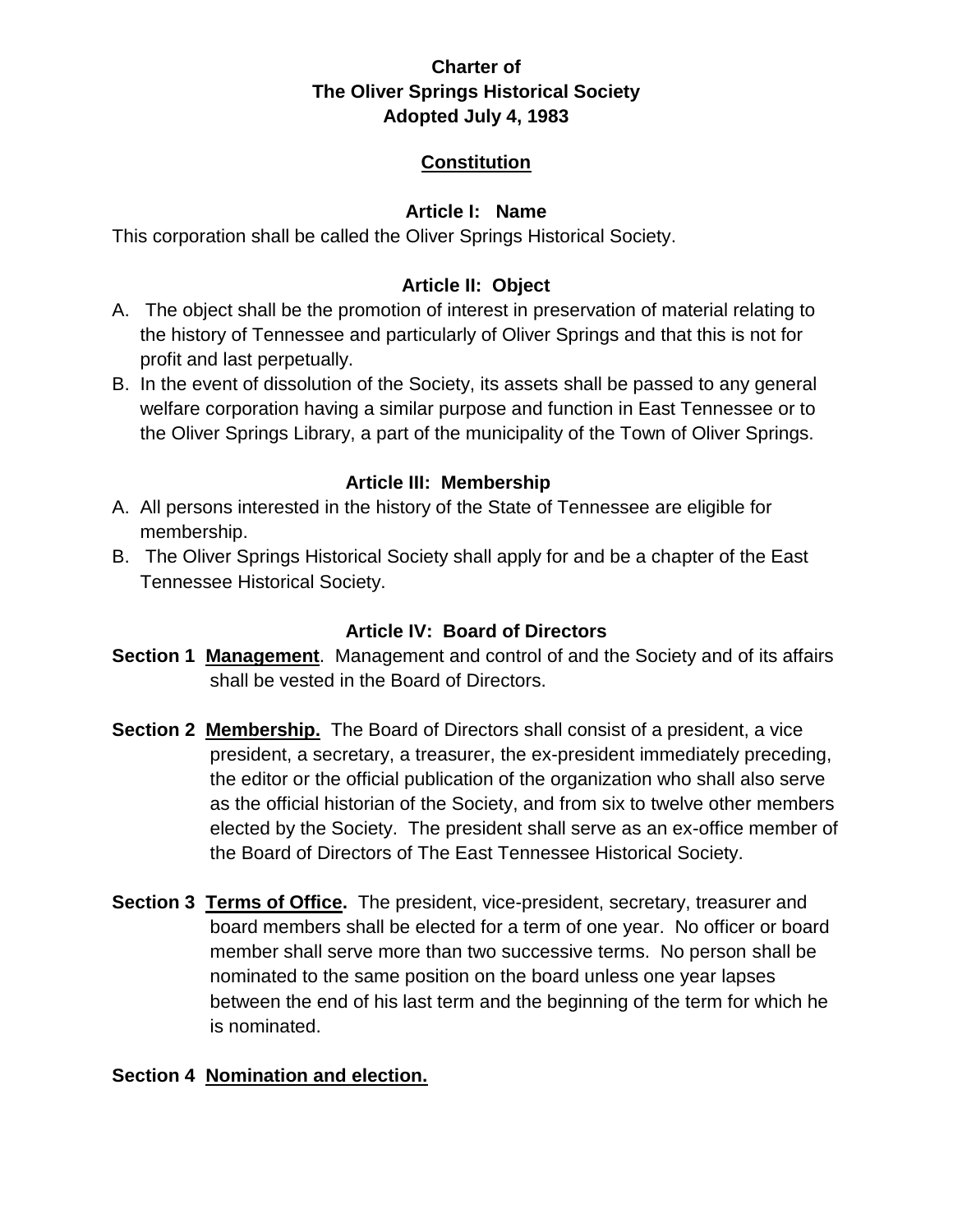- A. Not less than one month prior to the Society's August monthly meeting, the secretary shall send to each member of the board of directors a blank upon which such members shall nominate one person for each office open to election. Nominations shall be returned not less than one week prior to the August monthly meeting. A committee on nominations, appointed by the president, shall select the candidates from a list of all nominees.
- B. Nominations may also be made by any member of the Society at any time prior to the balloting at the meeting in August. Any nomination made after the deliberation of the nominating committee shall be added to the slate of candidates upon affirmative vote of the majority of the members present at the August monthly meeting. A candidate for election shall be an individual who is an active member.
- C. Officers and directors shall be installed at the September monthly meeting and serve until their successors have been duly elected and installed. In the event of a resignation or incapacity of any officer except the president, or any director, the vacancy may be filled by a vote of the board of directors for the unexpired term of office.
- **Section V Attendance at Meetings.** Failure to attend three consecutive meetings of the Board of Directors shall, except for good cause, be considered as good cause to terminate the term of office of any Director.

## **Duties**

- A. The board shall select the date and place of meetings, shall prepare programs and take charge of business of the Society. The committee may call special meetings.
- B. When the board shall judge that the finances of the Society will support such staff, the executive committee may appoint an executive director of the Society for such term as it shall chose at the salary it shall determine. The board shall also have the power to terminate such appointment without cause.
- C. The executive director shall be responsible to the board for furthering the objectives of the Society, developing new goals, editing any newsletters, increasing membership, administering the business of the Society, improving the Society's finances, implementing the policies of the board and such other duties commensurate with the position as the board may determine.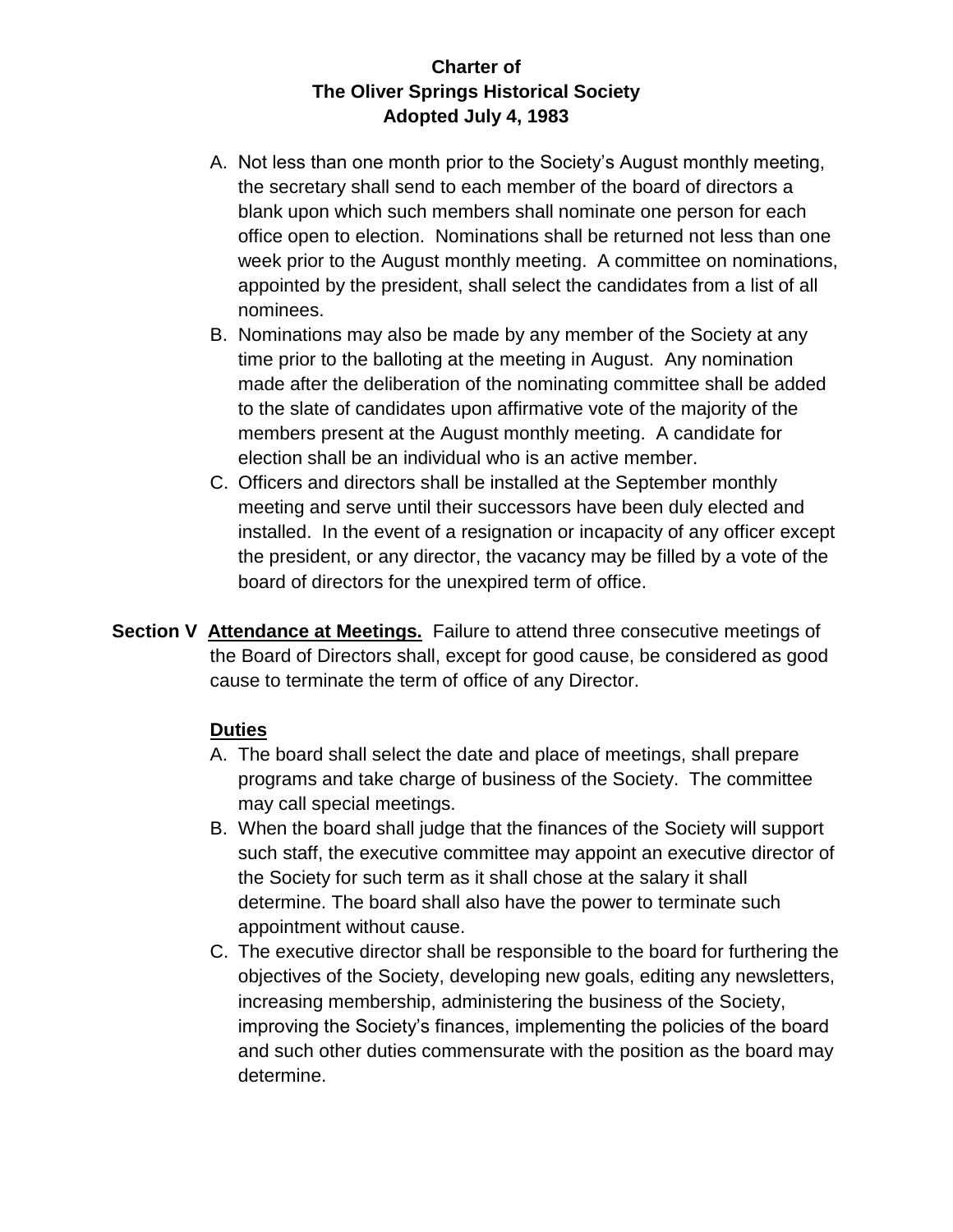#### **Article V:**

- **Section 1** The Society shall hold on regular meeting a month from August through May.
- **Section 2** The President is required to call special meetings when requested to do so by five members of the Society. Notice of such meetings shall be given two days in advance.

#### **Article VI: Voting**

Each member of the Society shall have the privilege of voting after paying annual dues.

#### **Article VII: Quorum**

**Section 1** A Society quorum shall consist of not less than seven members.

**Section 2** A quorum of the board of directors shall consist of not less than four members.

#### **Article VIII: Finances**

To meet the expenses of the Society, each member shall pay an annual fee.

#### **Article IX: Amendments**

This constitution and By-Laws may be amended by a two thirds vote of the members present at any meeting of the Society.

## **Article X: Prohibited Activities**

Notwithstanding any other provision of these articles, the corporation shall not carry on any other activities not permitted to be carried on: (a) by a corporation exempt from federal income tax under Section 501 (c) (3) of the Internal Revenue Code of 1954 (or the corresponding of any future United States Revenue Law) or (b) by a corporation, contributions to which are tax deductible under Section 170 (c) (2) of the Internal Revenue Code of 1954 (or the corresponding of any future United States Revenue Law).

## **Article XI: Address, Principal Office**

The address of the principal office of the corporation in the State of Tennessee shall be Oliver Springs Library, City Hall Building, Oliver Springs, Tennessee 37840, County of Roane.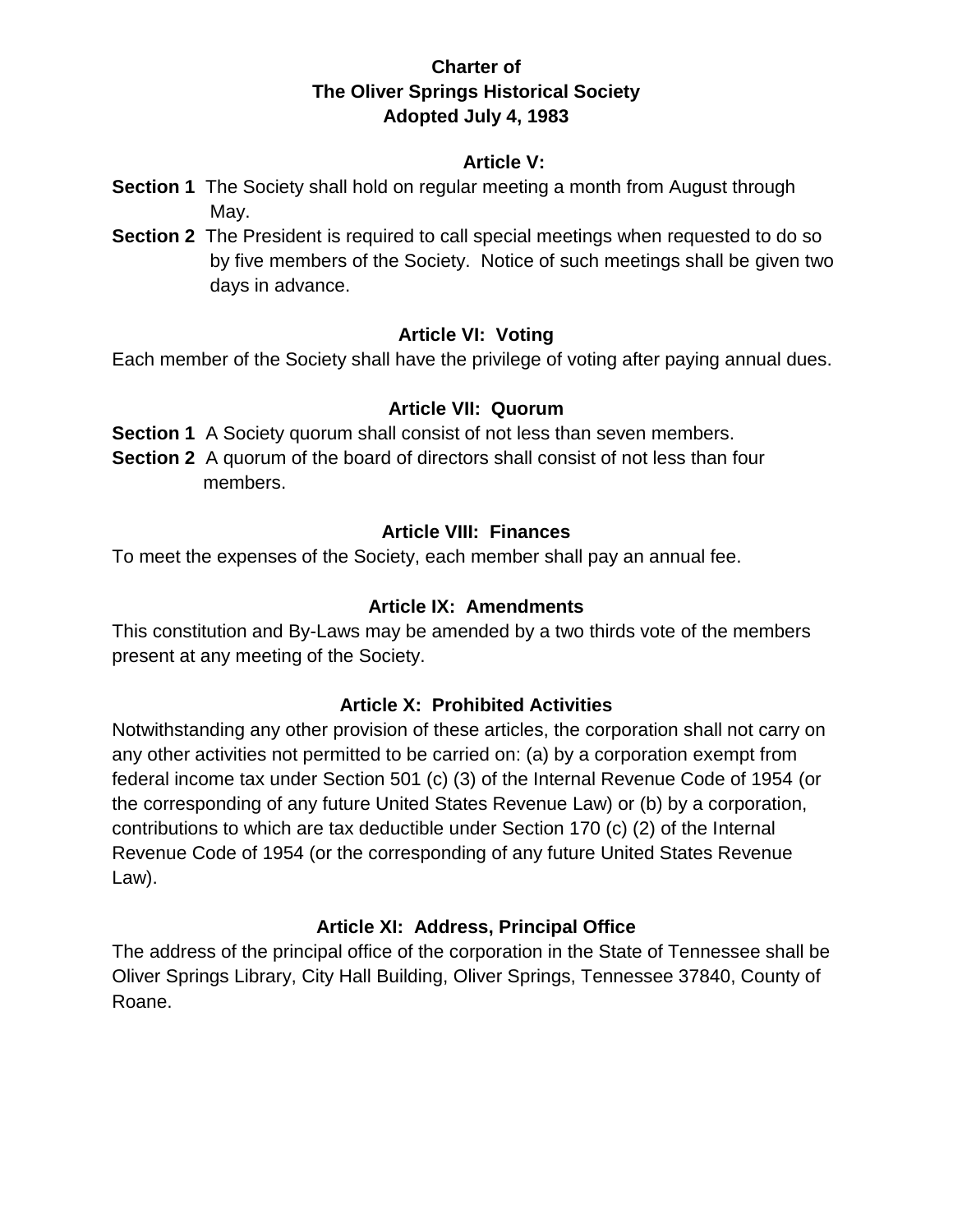# **Amendments: (Adopted July 6, 2015)**

**Article II B** - Replace *"any general welfare corporation" with "a general welfare corporation"*

**Article IV Section 2** - Replace *"the ex-president immediately preceding"* with *"the expresident immediately preceding who shall serve as chairman of the board"*

**Article IV Section 2** - Replace *"The president shall serve as an ex-office member of the Board of Directors of The East Tennessee Historical Society"* with *"The president or his designee shall serve as a representative to the East Tennessee Historical Society"* **Article IV Section 3** - Delete: *"The president, vice-president, secretary, treasurer and board members shall be elected for a term of one year. No officer or board member shall serve more than two successive terms. No person shall be nominated to the same position on the board unless one year lapses between the end of his last term and the beginning of the term for which he is nominated."* Add: **A.** "*The president, vicepresident, secretary, and Board of Directors shall be elected for a term of two years."* **B.** "*The treasurer shall be recommended by the Board of Directors and ratified by the general membership, for a term of two years."*

**Article IV Section 4 A** - Replace "*A committee on nominations, appointed by the president, shall select the candidates from a list of all nominees*" with "*A committee on nominations appointed by the president shall compile and organize the candidates into a list for presentation to the general membership*"

**Article IV Section 4 C** - Replace "*In the event of a resignation or incapacity of any officer except the president, or any director, the vacancy may be filled by a vote of the board of directors for the unexpired term of office*" with "*In the event of a resignation or incapacity of any officer or director, the vacancy may be filled by a vote of the board of directors for the unexpired term of office"*

**Article IV Section 5 -** Delete "*Attendance at Meetings Failure to attend three consecutive meetings of the Board of Directors shall, except for good cause, be considered as good cause to terminate the term of office of any Director."*

**Article V -** Replace "The Society shall hold on regular meeting a month from August through May" with "The society shall hold one regular meeting a month"

**Article V -** Add "The Board of Directors shall meet on the Thursday that precedes the regularly scheduled monthly meeting, or at a time designated by the board."

**Article VII Section 1 -** Replace "*A Society quorum shall consist of not less than seven members"* with *"A Society quorum shall consist of not less than 20 members"*

**Article VII Section 2 -** Replace "*A quorum of the board of directors shall consist of not less than four members"* with *"A quorum of the Board of Directors shall consist of not less than 8 members"*

**Article VIII -** Replace "*an annual fee"* with *"an annual membership fee"*